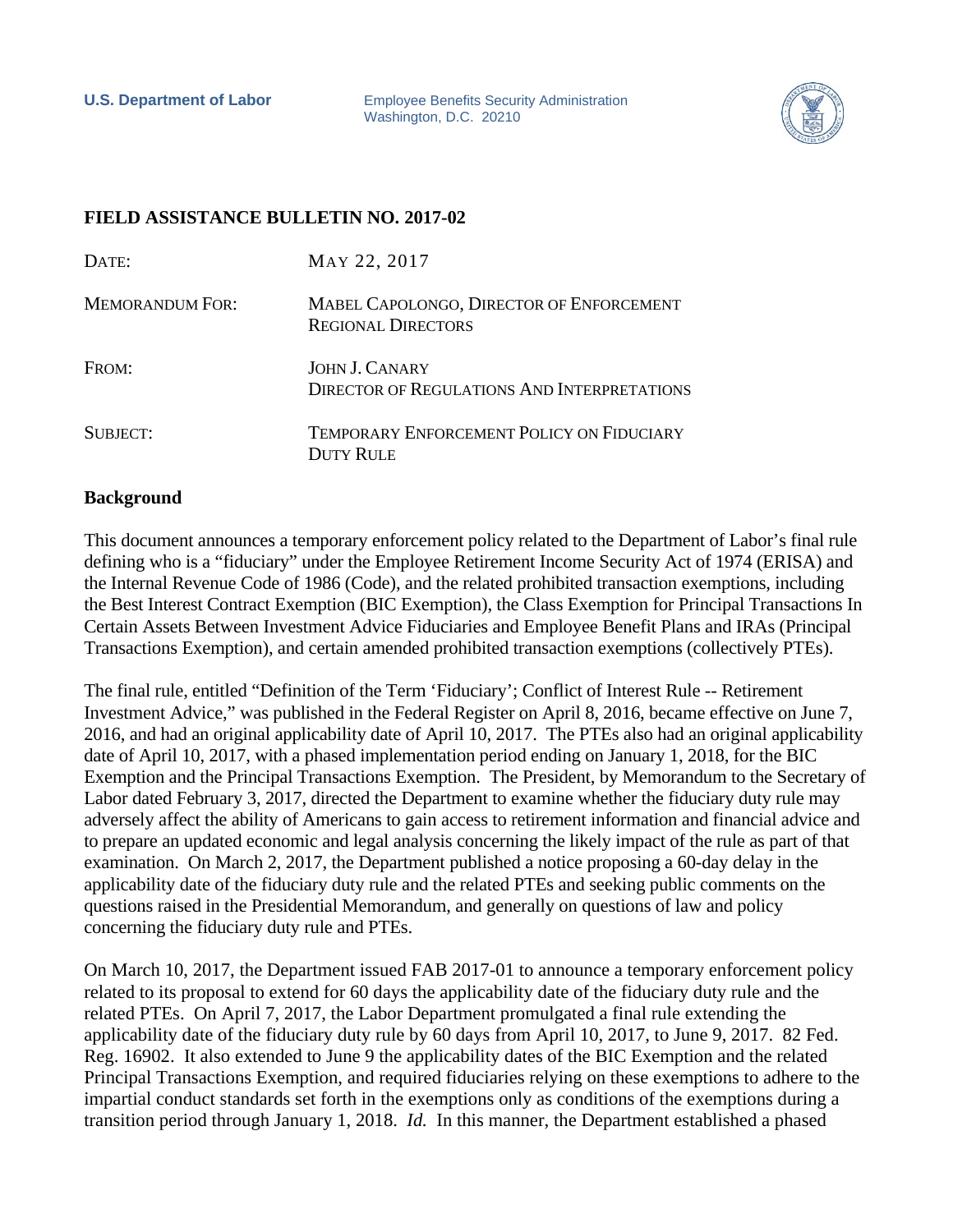implementation period from June 9, 2017, until January 1, 2018, during which time the fiduciary duty rule will be applicable and these new exemptions will be available, subject to the impartial conduct standards only. The final rule further delayed the applicability of amendments to an existing exemption, Prohibited Transaction Exemption 84–24, until January 1, 2018, other than the impartial conduct standards, which will become applicable on June 9, 2017. Finally, the final rule extended for 60 days the applicability dates of amendments to other previously granted exemptions. *Id.* 

The public comment period on questions raised in the Presidential Memorandum, and generally on questions of law and policy concerning the fiduciary duty rule and PTEs, closed on April 17, 2017.

The Department is actively engaging in a careful analysis of the issues raised in the President's Memorandum. It is possible, based on the results of the examination, that additional changes will be proposed to the fiduciary duty rule and PTEs. The Department also intends to issue a Request for Information (RFI) in the near future seeking additional public input on specific ideas for possible new exemptions or regulatory changes based on recent public comments and market developments. The Department is also aware that after the fiduciary duty rule and PTEs were issued firms have begun to develop new business models and innovative market products to mitigate conflicts of interest. The RFI will specifically ask for public comment on whether it is likely to take more time to implement these new approaches than what the Department envisioned when it set January 1, 2018, as the applicability date for full compliance with all of the exemptions' conditions, and, if so, whether an additional delay in the January 1, 2018 applicability date would reduce burdens on financial services providers and benefit retirement investors by allowing for a smoother implementation of those market changes.

Although the Department has a statutory responsibility and broad authority to investigate or audit employee benefit plans and plan fiduciaries to ensure compliance with the law, compliance assistance for plan fiduciaries and other service providers is also a high priority for the Department. The Department has repeatedly said that its general approach to implementation will be marked by an emphasis on assisting (rather than citing violations and imposing penalties on) plans, plan fiduciaries, financial institutions, and others who are working diligently and in good faith to understand and come into compliance with the fiduciary duty rule and exemptions. Consistent with that approach, the Department has determined that temporary enforcement relief is appropriate and in the interest of plans, plan fiduciaries, plan participants and beneficiaries, IRAs, and IRA owners.

## **Temporary Enforcement Policy**

Accordingly, during the phased implementation period ending on January 1, 2018, the Department will not pursue claims against fiduciaries who are working diligently and in good faith to comply with the fiduciary duty rule and exemptions, or treat those fiduciaries as being in violation of the fiduciary duty rule and exemptions.<sup>[1](#page-1-0)</sup>

<span id="page-1-0"></span><sup>&</sup>lt;sup>1</sup> On March 28, 2017, the Treasury Department and the IRS issued IRS Announcement 2017-4 stating that the IRS will not apply § 4975 (which provides excise taxes relating to prohibited transactions) and related reporting obligations with respect to any transaction or agreement to which the Labor Department's temporary enforcement policy described in FAB 2017-01, or other subsequent related enforcement guidance, would apply. The Treasury Department and the IRS have confirmed that, for purposes of applying IRS Announcement 2017-4, this FAB 2017-02 constitutes "other subsequent related enforcement guidance."